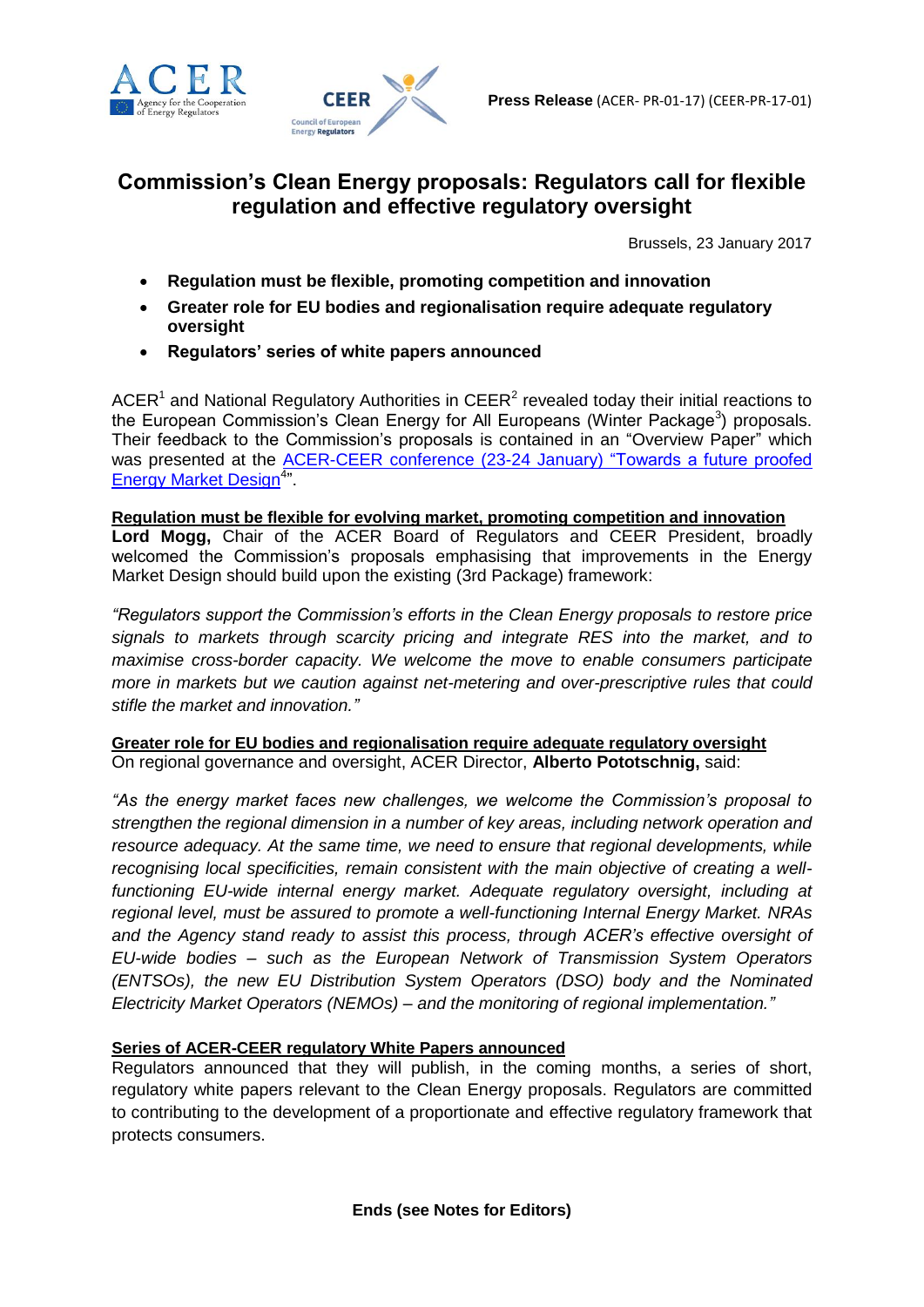

**Notes for Editors:**



- (1) The Agency for the Cooperation of Energy Regulators (ACER), a European Union Agency, was created by the [Third Energy Package](http://www.acer.europa.eu/en/the_eu_energy_market/Legislation) to further progress the completion of the internal energy market both for [electricity](http://www.acer.europa.eu/en/Electricity) and [natural gas.](http://www.acer.europa.eu/en/Gas) Visit [www.acer.europa.eu.](http://www.acer.europa.eu/)
- (2) The Council of European Energy Regulators (CEER) is the voice of Europe's national energy regulators. Its members and observers, from 35 European countries, are the independent statutory bodies responsible for energy regulation at national level. Visit [www.ceer.eu](http://www.ceer.eu/).
- (3) The European Commission announced its [Clean Energy for All European legislative proposals](https://ec.europa.eu/energy/en/news/commission-proposes-new-rules-consumer-centred-clean-energy-transition) on 30 November 2016. Key elements include a redesign of the electricity market, a move to decarbonisation including measures to integrate renewables, an increase in the energy efficiency target to 30%, new governance arrangements and efforts to ensure that consumers are a key pillar of the market design reforms.
- (4) The ACER-CEER conference, ["Towards a future proofed Energy Market Design"](http://www.ceer.eu/portal/page/portal/EER_HOME/EER_WORKSHOP/CEER-ERGEG%20EVENTS/CROSS_SECTORAL/ACER-CEER_Conference_2017), opened today by European Commission Vice President, Mr Šefčovič, and tomorrow by Commissioner Miguel Arias Cañete, assembles representatives from the European Institutions, regulators and the energy sector for a first lively debate on key issues and regulatory challenges from the Commission's proposal. The Energy Market Design, consumer issues, and integrating the gas and electricity markets for the clean energy transition are key sessions of the conference. Distinguished speakers include European Commission Vice President Šefčovič, Climate Action and Energy Commissioner Arias Cañete, Mr Jerzy Buzek, European Parliament's ITRE Chair and Director General for Energy, Dominque Ristori. This ACER-CEER event is live web-streamed.
- (5) Regulators have drawn upon a set of core principles against which they have assessed the European Commission's Clean Energy for All European (Winter Package) proposals. During the event, ACER and NRAs within CEER outlined their feedback to the Commission's proposals (as set out in the European Energy Regulators' Overview Paper- Initial reactions to the European Commission's proposals on clean energy):
	- Flexible regulations for a fast evolving market
	- Balancing innovation and regulation
	- Making markets work
	- Securing our supplies
	- Smarter system operation
	- Regional markets
	- Independence of ACER
	- Next steps.